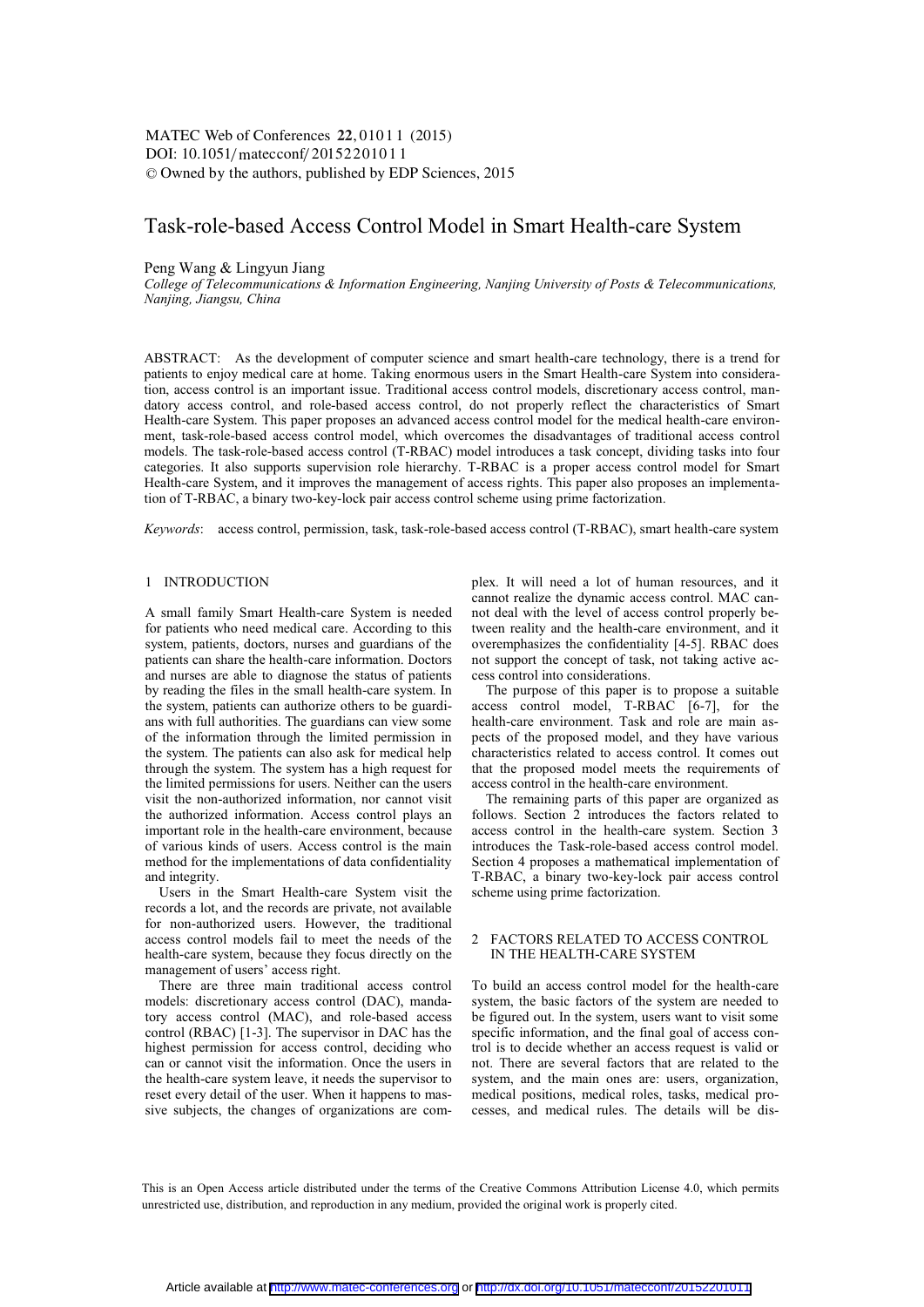cussed in the following part.

User: Users are the subjects of access control. They can be patients, guardians, nurses, and doctors in the health-care system.

Historic records: Historic records are the objects of access control. They can be files, tables in the database.

Organization: An organization is a group of people work together to achieve some common goals. Doctors and nurses can form an organization to supervise the conditions of patients.

Medical position and Medical role: Medical position and Medical role are similar but not the same. Medical position emphasizes management of different users, and Medical role emphasizes the work activities. They are used to authorize the access right of users.

Task: Task is the basic aspect of health-care work or health-care activity. Checking patients status, making reports, diagnosing, are the examples of task. The permissions of access control are assigned to tasks, and tasks are assigned to roles. At last, roles are assigned to users. A user can have one or several roles.

Medical process: A medical process is a set of tasks that are connected to achieve a certain aim. In the health-care system, a medical process can be described: the portable health-care equipment on the patients causes an alarm, and the doctors receive the signal, checking the files of the patients, diagnosing the situation, taking measures to solve the health-care issue. According to medical process, the tasks in the health-care system can be divided into two main aspects: active access control and passive access control. Tasks related to a health-care process are the examples of active access control. The nurses monitor the condition of patients is the case of passive access control.

Medical rule: A medical rule is a formal regulation, which regulates the way an organization conducts its activity. Separation of Duty is an example of medical rule.

## 3 TASK-ROLE-BASED ACCESS CONTROL MODEL

The proposed access control model, T-RBAC, is based on the RBAC model, taking the concept of task into consideration. T-RBAC model is used in the health-care environment to fulfill the management of access control. T-RBAC is an improved access control model, and it achieves the aim of access control through tasks. It also supports dynamic real-time security management. Task is the minimum unit of health- care activities. In the RBAC model (see Figure 1), the permissions are assigned to roles, and roles are assigned to users. In T-RBAC model (see Figure 2), the permissions are assigned to tasks, and tasks are assigned to roles. Users achieve the permissions of access control through roles. Medical tasks are the core elements in the proposed health-care system, and they keep the health-care system running. Taking the

main factors in the health-care environment into consideration, T-RBAC model performs well. It improves the management of access control.







Figure 2. T-RBAC model

## 3.1 *Classification of tasks based on the health-care environment*

Tasks in the Smart Health-care System can be divided into four main categories: inheritable tasks, non-inheritable tasks, passive tasks and active tasks. Figure 3 shows the related factors for task classification in the system.

The concepts of inheritable or non-inheritable tasks are based on the structure of medical organization. The concept of role hierarchy is introduced in this model, and it has the connection with medical positions. In the medical organization, the doctor is in a higher position than nurses, but it does not mean doctors can inherit full access rights from nurses. T-RBAC emphasizes partial inheritable access right from lower medical positions. Inheritable tasks mean the higher position can inherit from lower position. Non-inheritable tasks mean the opposite way.

As discussed in section 2, passive or active tasks are distinguished from whether it belongs to a working process or not. If a task belongs to a medical process, it is active access control. The specific task categories are shown in Figure 4.

|                    | Non-inheritable Inheritable |   |
|--------------------|-----------------------------|---|
| Passive access   A |                             |   |
| Active access      | Null                        | Ð |

#### Figure 3. Classification of tasks

Class A: The access permission of this task cannot be inherited to higher medical positions. The task does not belong to a medical process, either. Figure 5 shows a case of task A. In this case, doctors do not inherit access right from nurses, and the medical group can only visit some historic information stored in the database passively.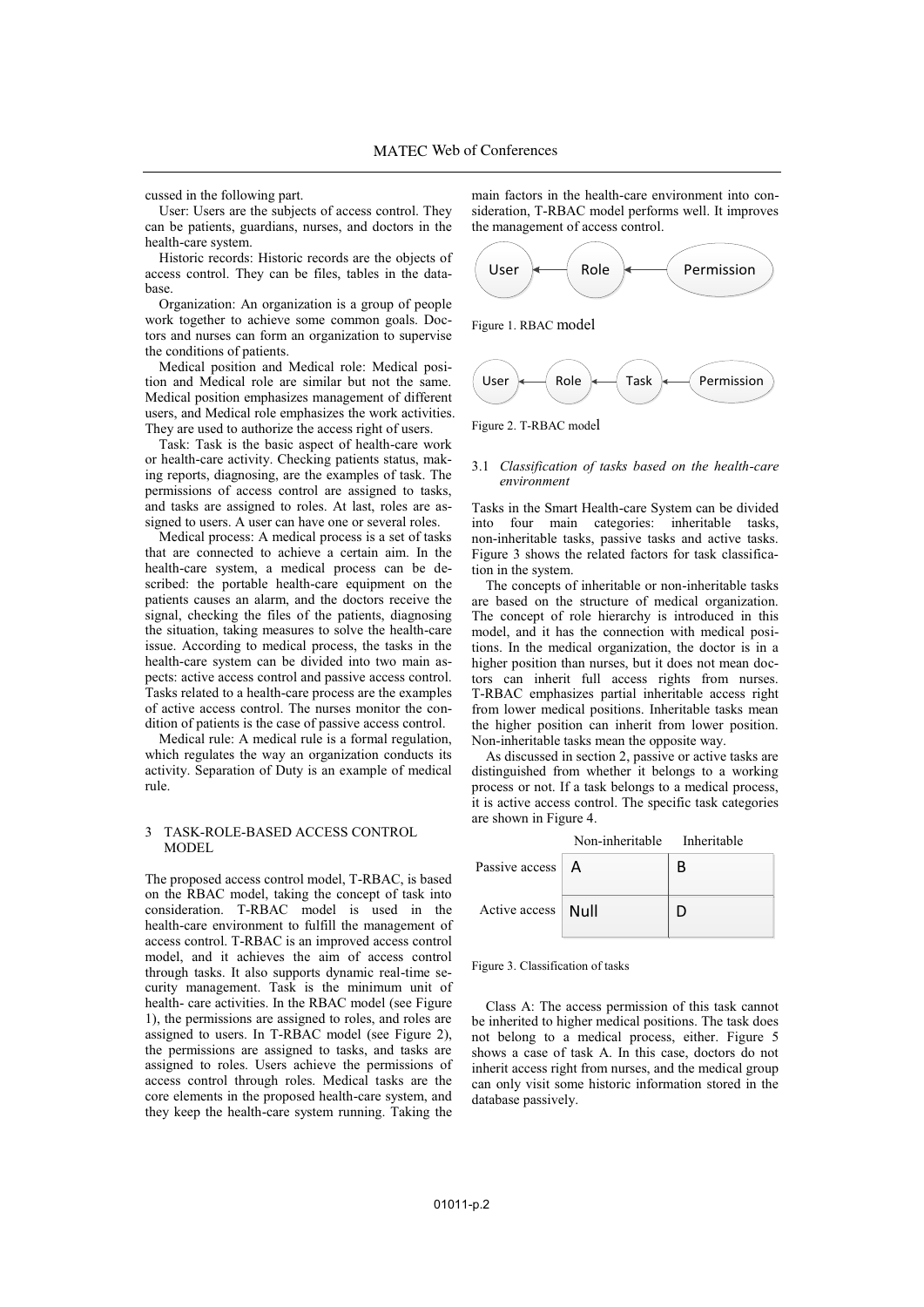



Figure 4. Related factors for task classification



Figure 5. An example of class A



Figure 7. An example of class D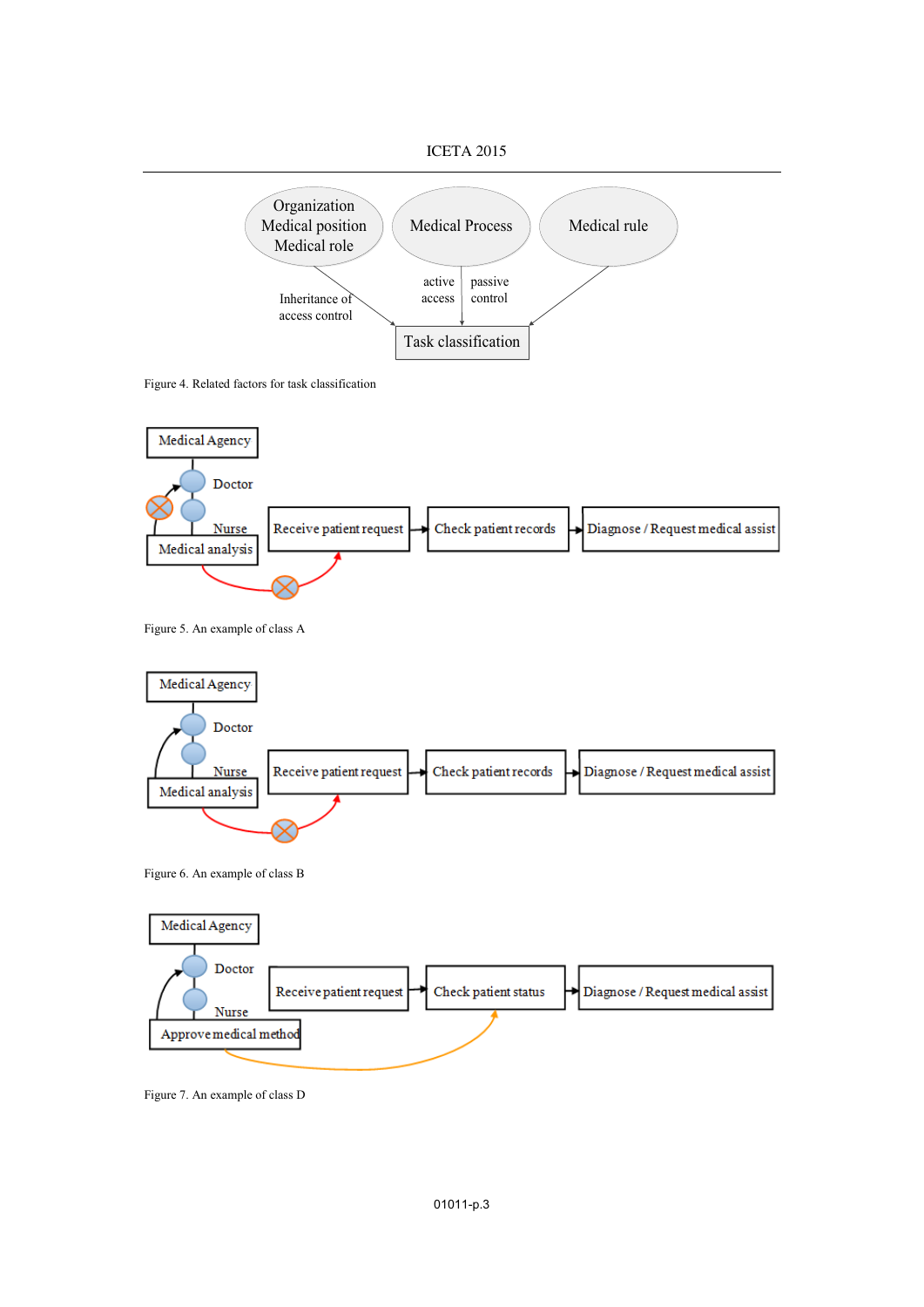MATEC Web of Conferences



Figure 8. T-RBAC (URA: user-role assignment, S-RH: supervision role hierarchy, TRA: task-role assignment, PTA: permission-task assignment)

Class B: The access permission of task B can be inherited to higher medical positions. The task does not belong to a medical process. (Figure 6). Doctors extend part of access rights from nurses, but they still perform tasks passively.

Class D: The access permission of task D can be extended to higher medical positions. The task belongs to a medical process (Figure 7). During task D, medical staffs check patient status actively, and they approve medical method to give patients medical assist.

## 3.2 *Introduction of T-RBAC model*

Figure 8 shows an overview of Task-role-based access control model [8].

As shown above, there are three main traditional access control models, DAC, MAC, and RBAC. They are not appropriate for the Smart Health-care System, and the proposed T-RBAC has the advantages as follows: support task concept, access rights through tasks, partial inheritance from lower positions, support active access control, and so on.

From Figure 8, it shows how T-RBAC model works. Tasks are the most important issue in the Smart Health-care System. Almost all main activities are related to tasks. The permissions are assigned to tasks through permission-task assignment. Tasks are divided into four categories. There are three characteristics about active access control: Activation condition, Time constraint and Cardinality. Activation condition means the tasks belong to working process can be activated. Time constraint means the available time

after tasks are activated. Cardinality means the maximal number of tasks activated at the same time.

Task-role assignment deals with the permissions between tasks and roles. S-RH means supervision role hierarchy, and it emphasizes the supervision between higher positions with lower positions, in case of the abuse of access control. User gets their access right through user-role assignment, and the user can access the characters of roles through sessions. Constraint means regulations and rules for the system, such as, separation of duty. It means the separation of responsibility and authority.

## 4 IMPLEMENTATION OF T-RBAC

#### 4.1 *Implementation mechanisms of access control*

There are four main implementation mechanisms of access control, Access Control Matrix (ACM) [9], Access Control Lists (ACLs), Access Capabilities Lists, and Access Control Security Labels Lists (ACSLLs). Elements  $a_{ii}$  in Table 1 mean the specific access rights between the subjects (users) and objects.

|  |  | Table 1. Access control matrix |  |  |
|--|--|--------------------------------|--|--|
|--|--|--------------------------------|--|--|

|        | Object 1     | Object 3<br>Object 2 |   | Object 4 |  |
|--------|--------------|----------------------|---|----------|--|
| User 1 | W            |                      | R | Own      |  |
| User 2 | $--(a_{ii})$ | R                    |   |          |  |
| User 3 | R            | Own                  |   | W        |  |

Note: W: Write, R: Read, Own: Ownership=full ac-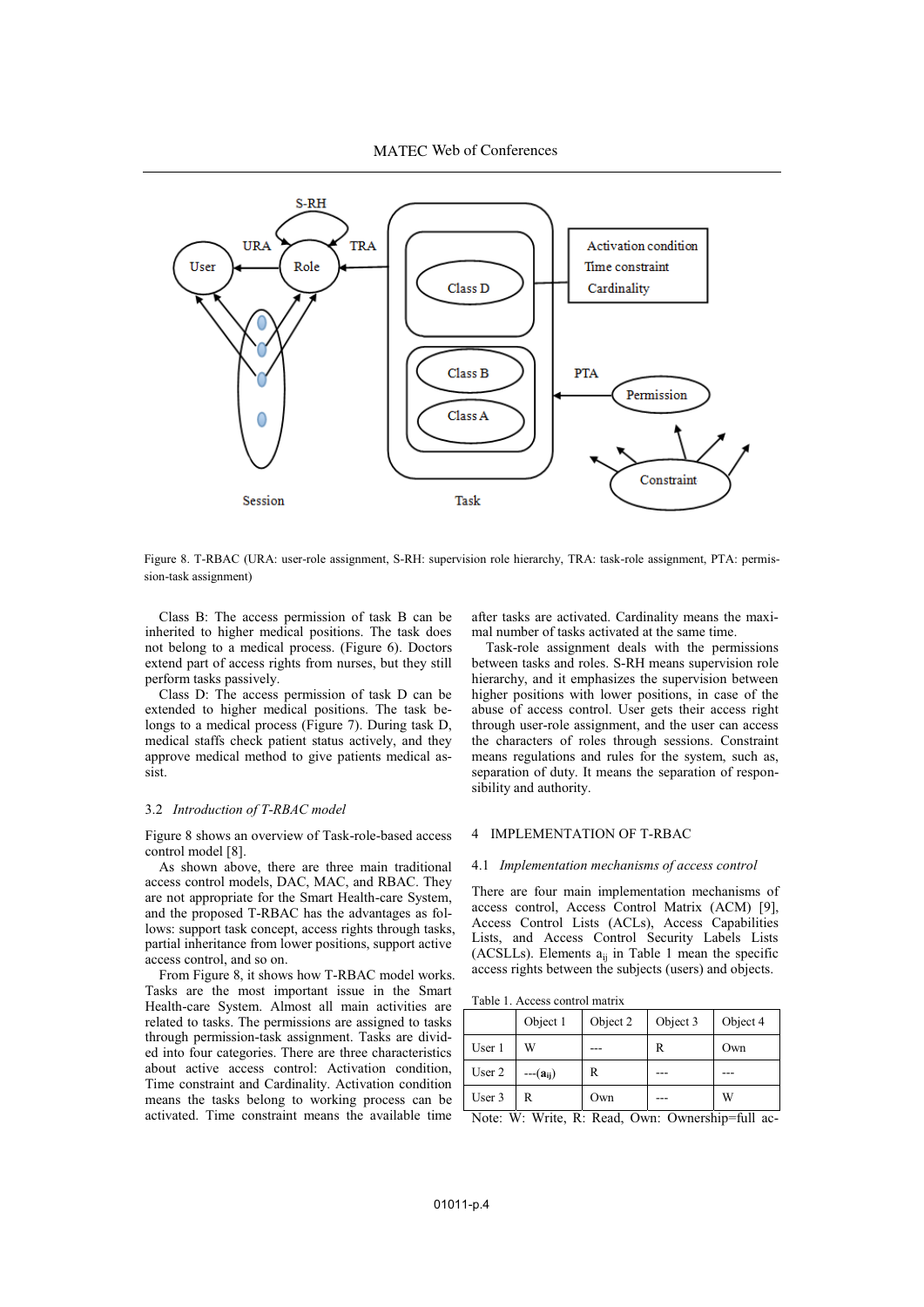cess right, ---: no access control right, m /n means the number of subjects/ objects in the system, aij means the access right between subjects with objects

#### 4.2 Proposed implementation mechan*ism of T-RBAC*

In this paper, a new implementation mechanism, a binary two-key-lock pair access control scheme using prime factorization (TPB-2-KLP), is introduced to the implementation of T-RBAC. TPB-2-KLP uses access control matrix as the implementation method [10-11].

At the very beginning, the introduction of unique factorization theorem:

Every integer  $N$  ( $N>1$ ) can be expressed as the product of some prime numbers, and the formula can be described:  $N = P_1^{nl} \cdot P_2^{n2} \cdots P_r^{nr}$ . ( $P_i$  means different prime numbers.  $i=1,2,....r$ ,  $P_1 < P_2 < ... < P_r$ . n<sub>i</sub> means how many time a prime number appears.)

In TPB-2-KLP, both subject and object are assigned a key and a lock. Data structure used in this mechanism: table of key-lock belongs to the subject or object, the stack of prime number belongs to the subject (PS) or the object (PO). In the prime stack, smaller prime numbers are stored at the top of stack, and they are prepared to be used as keys of subjects or objects by order (2, 3, 5, 7...). In the table of key-lock, it records the value of keys, lock vectors and time stamps. When the subjects or objectors enter the system, each of them will be assigned a unique time stamp,  $TS_i$  for subjects and TS<sub>j</sub> for objects. The PS/PO will assign a prime number for subjects/ objects  $(K_i/K_j)$ . The value of keys and lock vectors will be added into the key-lock table. The value of time stamp is determined by the time sequence of entering the system. Earlier entrance means smaller value of time stamp.

In Table 1, the element  $a_{ij}$  means the access right between subjects with objects. Thus,  $a_{ii}$  can be described in binary form (Equation (1)).

$$
a_{ij} = (a_{ij}^{(b)} a_{ij}^{(b-1)} \cdots a_{ij}^{(1)}) 2 = \sum_{x=1}^{b} a_{ij}^{(x)} 2^{x-1} (1)
$$

(b means the digits when  $a_{ij}$  is in binary form,  $a_{ij}^{(x)}$ )  $\in \{0, 1\}$ )

The lock vectors of subjects  $(S_i)$  and objects  $(O_j)$ can be calculated by the formulas below:

$$
L_{i(x)} = \prod_{j=1}^{n} (k^{'}_{j})^{a_{ij}(x)}, \ (x=1,2,...,b, i=1,2,...,m)
$$
 (2)

$$
L_{j(x)}^{'} = \prod_{i=1}^{m} (k_i)^{a_{ij}(x)}, (x=1,2,...,b, j=1,2,...,m) (3)
$$

 $(L<sub>i</sub>$  means the lock vectors of  $S<sub>i</sub>$ ,  $L<sub>j</sub>$  means the lock vectors of  $O_j$ ,  $K_i$  means the key value of  $S_i$ ,  $K_j$  means the key value of O<sub>j,</sub>  $a_{ij}^{(x)} \in \{0, 1\}$ , m /n means the number of subjects/ objects in the system)

The example of TPB-2-KLP is shown as follows:

In a given system,  $S_1$ ,  $S_2$ ,  $S_3$  are the subjects, and  $O_1$ ,  $O_2$ ,  $O_3$  are the objects. The access control matrix and

its binary form are shown in Table 2. The number 1,2,3,4 mean the access right of read, write, execute and full-ownership. The time sequence of entering the system:  $S_1$ ,  $O_1$ ,  $S_2$ ,  $O_2$ ,  $O_3$ ,  $S_3$ . Time stamps in Table 3 follow the entering sequence of subjects and objects.

Table 2. The access control matrix and its binary form

| Object         | O <sub>1</sub> | O <sub>2</sub> | $O_3$  |
|----------------|----------------|----------------|--------|
| Subject        |                |                |        |
| $S_1$          | 4(100)         | 0(000)         | 1(001) |
| S <sub>2</sub> | 2(010)         | 1(001)         | 4(100) |
| $S_3$          | 2(010)         | 4(100)         | 1(001) |

Table 2 shows the digits of  $a_{ij}$  in binary form, so the value of b in Equation (2)-(3) is 3. When  $S_1$  enters the system, the PS assigns the prime number 2 to be Key value of  $K_1$  L<sub>1</sub> is (0,0,0) in Table 3, because there are no objects in the system before  $S_1$  enters.  $O_1$  is the first object that enters the system, so the value of  $K_1$  is 2. The value of  $L_1$  can be figured out by Equation (3) by using the value of  $K_1$ . At the very moment, m=1 and  $n=1$ .

According to the analysis above, the value of  $K_i$ ,  $TS_i$ ,  $K_j$ ,  $TS_j$  are shown in Table 3. Using Equations (2)-(3), the lock vectors can be calculated in Table 3.

Table 3. Key-lock table of subjects and objects

|                | $K_i$ | $L_i$   | $TS_i$           |                | $K_i$ | $L_i$   | $TS_j$         |
|----------------|-------|---------|------------------|----------------|-------|---------|----------------|
| $S_1$          | 2     | (0,0,0) | $\boldsymbol{0}$ | O <sub>1</sub> | 2     | (2,1,1) |                |
| $\mathbf{S}_2$ | 3     | (1,2,1) | 2                | O <sub>2</sub> | 3     | (1,1,3) | 3              |
| $S_3$          | 5     | (3,2,5) | 5                | O <sub>3</sub> | 5     | (3,1,2) | $\overline{4}$ |

In the proposed implementation mechanism, Equations (2) (3) are used to verify the access right of subjects. If  $TS_i < TS_j$ ,  $K_i$ ,  $L_j$  and Equation (3) are used to test whether the subject has the permission or not. On the contrary,  $K_j$ ,  $L_i$  and Equation (2) are functioned.

To realize the T-RBAC model, three similar matrices are needed: permission-task matrix, task-role matrix, and role-user matrix. The elements in these matrices mean the right of access control. In the permission-task matrix, permission is the object, and task is the subject. Similarly, in the task-role matrix, task is the object, and role is the subject. In the role-user matrix, role is the object, and user is the subject. These three matrices work in the sequence of role-user matrix, task-role matrix, permission-task matrix. Users get their roles through role-user matrix, and then go on